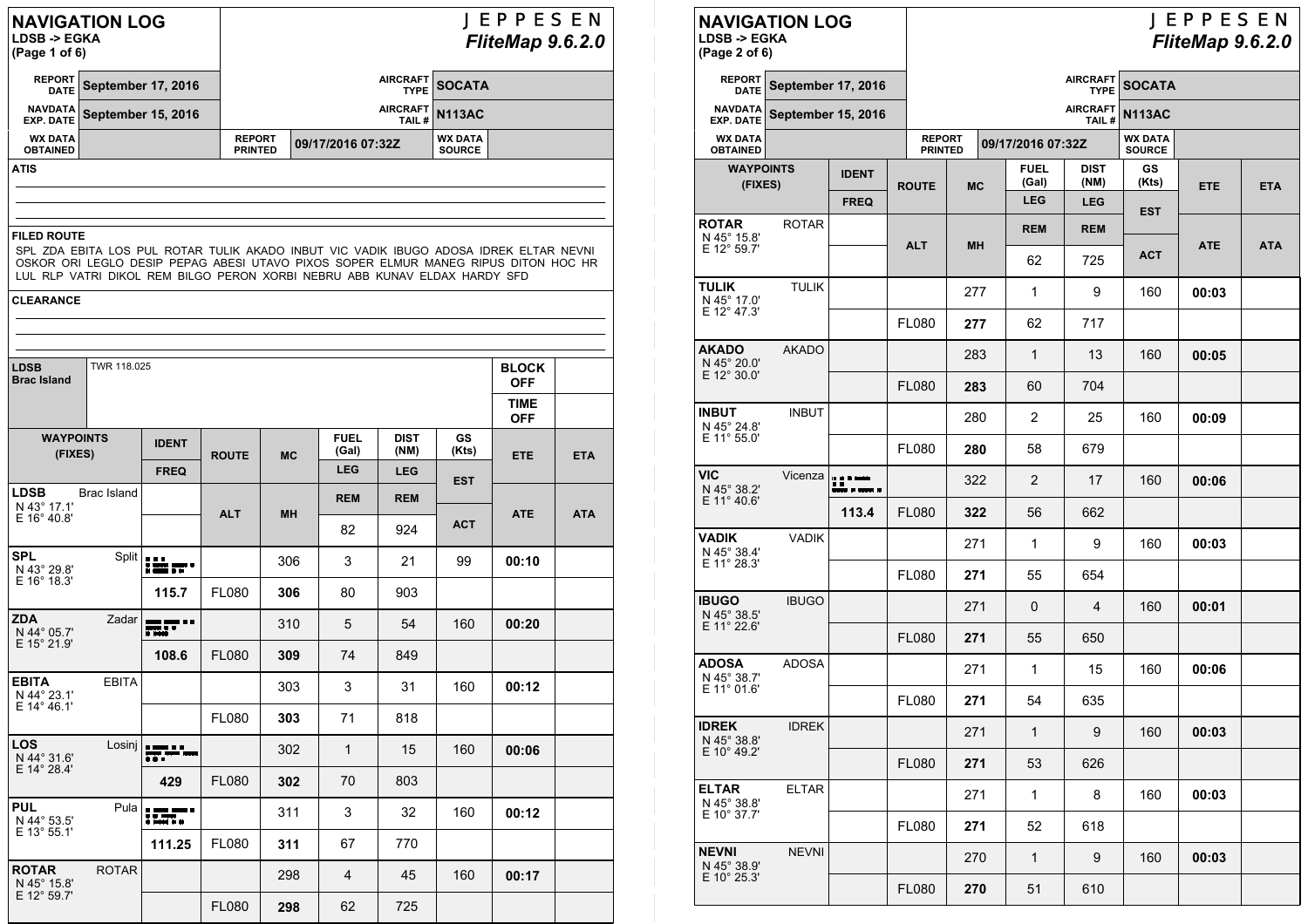# **NAVIGATION LOG LDSB -> EGKA (Page 3 of 6)**

## JEPPESEN *FliteMap 9.6.2.0*

| <b>REPORT</b><br><b>DATE</b>       |                           | <b>AIRCRAFT</b><br><b>September 17, 2016</b><br><b>TYPE</b> |                                 |                          |  |                      |                     | <b>SOCATA</b>                   |            |            |  |
|------------------------------------|---------------------------|-------------------------------------------------------------|---------------------------------|--------------------------|--|----------------------|---------------------|---------------------------------|------------|------------|--|
| <b>NAVDATA</b><br><b>EXP. DATE</b> | <b>September 15, 2016</b> |                                                             |                                 | <b>AIRCRAFT</b><br>TAIL# |  |                      |                     |                                 |            |            |  |
| <b>WX DATA</b><br><b>OBTAINED</b>  |                           |                                                             | <b>REPORT</b><br><b>PRINTED</b> |                          |  | 09/17/2016 07:32Z    |                     | <b>WX DATA</b><br><b>SOURCE</b> |            |            |  |
| <b>WAYPOINTS</b><br>(FIXES)        |                           | <b>IDENT</b>                                                | <b>ROUTE</b>                    | <b>MC</b>                |  | <b>FUEL</b><br>(Gal) | <b>DIST</b><br>(NM) | GS<br>(Kts)                     | <b>ETE</b> | <b>ETA</b> |  |
|                                    |                           | <b>FREQ</b>                                                 |                                 |                          |  | <b>LEG</b>           | <b>LEG</b>          | <b>EST</b>                      |            |            |  |
| NEVNI<br>N 45° 38.9'               | <b>NEVNI</b>              |                                                             | <b>ALT</b>                      | MН                       |  | <b>REM</b>           | <b>REM</b>          |                                 | <b>ATE</b> | <b>ATA</b> |  |
| $E$ 10 $^{\circ}$ 25.3'            |                           |                                                             |                                 |                          |  | 51                   | 610                 | АСТ                             |            |            |  |
| OSKOR<br>N 45° 38.9'               | <b>OSKOR</b>              |                                                             |                                 | 270                      |  | 1                    | 13                  | 160                             | 00:05      |            |  |
| E 10° 07.0'                        |                           |                                                             | <b>FL080</b>                    | 270                      |  | 50                   | 597                 |                                 |            |            |  |
| ORI<br>N 45° 38.6'                 | Orio Al Serio             | ang ang pas<br>Tingg                                        |                                 | 268                      |  | 1                    | 12                  | 160                             | 00:04      |            |  |
| E 09° 50.5'                        |                           | 377                                                         | <b>FL080</b>                    | 268                      |  | 49                   | 585                 |                                 |            |            |  |
| LEGLO<br>N 45° 39.0'               | <b>LEGLO</b>              |                                                             |                                 | 277                      |  | 0                    | 3                   | 160                             | 00:01      |            |  |
| E 09° 46.2'                        |                           |                                                             | <b>FL080</b>                    | 277                      |  | 49                   | 582                 |                                 |            |            |  |
| <b>DESIP</b><br>N 45° 38.7'        | <b>DESIP</b>              |                                                             |                                 | 270                      |  | 3                    | 27                  | 160                             | 00:10      |            |  |
| E 09° 07.5'                        |                           |                                                             | <b>FL080</b>                    | 270                      |  | 46                   | 555                 |                                 |            |            |  |
| PEPAG<br>N 45° 59.0'               | <b>PEPAG</b>              |                                                             |                                 | 354                      |  | 2                    | 20                  | 160                             | 00:08      |            |  |
| E 09° 04.3'                        |                           |                                                             | <b>FL080</b>                    | 354                      |  | 44                   | 535                 |                                 |            |            |  |
| ABESI<br>N 46 $^{\circ}$ 09.6'     | ABESI                     |                                                             |                                 | 354                      |  | 1                    | 11                  | 160                             | 00:04      |            |  |
| E 09° 02.6'                        |                           |                                                             | <b>FL080</b>                    | 354                      |  | 43                   | 524                 |                                 |            |            |  |
| <b>UTAVO</b><br>N 46° 24.6'        | <b>UTAVO</b>              |                                                             |                                 | 355                      |  | 1                    | 15                  | 160                             | 00:06      |            |  |
| E 09° 00.5'                        |                           |                                                             | <b>FL080</b>                    | 355                      |  | 41                   | 509                 |                                 |            |            |  |
| PIXOS<br>N 46° 36.3'               | <b>PIXOS</b>              |                                                             |                                 | 355                      |  | 1                    | 12                  | 160                             | 00:04      |            |  |
| E 08° 59.0'                        |                           |                                                             | <b>FL080</b>                    | 355                      |  | 40                   | 497                 |                                 |            |            |  |
| SOPER<br>N 46° 53.4'               | <b>SOPER</b>              |                                                             |                                 | 355                      |  | 2                    | 17                  | 160                             | 00:06      |            |  |
| E 08° 56.7'                        |                           |                                                             | <b>FL080</b>                    | 355                      |  | 39                   | 480                 |                                 |            |            |  |
| <b>ELMUR</b><br>N 47° 09.4'        | <b>ELMUR</b>              |                                                             |                                 | 355                      |  | 2                    | 16                  | 160                             | 00:06      |            |  |
| E 08° 54.5'                        |                           |                                                             | <b>FL080</b>                    | 355                      |  | 37                   | 464                 |                                 |            |            |  |
|                                    |                           |                                                             |                                 |                          |  |                      |                     |                                 |            |            |  |

| <b>NAVIGATION LOG</b><br><b>LDSB -&gt; EGKA</b><br>(Page 4 of 6) |              |                           |                                 |           |    |                      | JEPPESEN<br>FliteMap 9.6.2.0   |                                 |            |            |
|------------------------------------------------------------------|--------------|---------------------------|---------------------------------|-----------|----|----------------------|--------------------------------|---------------------------------|------------|------------|
| <b>REPORT</b><br><b>DATE</b>                                     |              | <b>September 17, 2016</b> |                                 |           |    |                      | <b>AIRCRAFT</b><br><b>TYPE</b> | <b>SOCATA</b>                   |            |            |
| <b>NAVDATA</b><br><b>EXP. DATE</b>                               |              | <b>September 15, 2016</b> |                                 |           |    |                      | <b>AIRCRAFT</b><br>TAIL#       | <b>N113AC</b>                   |            |            |
| <b>WX DATA</b><br><b>OBTAINED</b>                                |              |                           | <b>REPORT</b><br><b>PRINTED</b> |           |    | 09/17/2016 07:32Z    |                                | <b>WX DATA</b><br><b>SOURCE</b> |            |            |
| <b>WAYPOINTS</b><br>(FIXES)                                      |              | <b>IDENT</b>              | <b>ROUTE</b>                    | <b>MC</b> |    | <b>FUEL</b><br>(Gal) | <b>DIST</b><br>(NM)            | GS<br>(Kts)                     | <b>ETE</b> | <b>ETA</b> |
|                                                                  |              | <b>FREQ</b>               |                                 |           |    | <b>LEG</b>           | <b>LEG</b>                     | <b>EST</b>                      |            |            |
| <b>ELMUR</b><br>N 47° 09.4'<br>E 08° 54.5'                       | <b>ELMUR</b> |                           | <b>ALT</b>                      | MН        |    | <b>REM</b>           | <b>REM</b>                     |                                 | <b>ATE</b> | <b>ATA</b> |
|                                                                  |              |                           |                                 |           |    | 37                   | 464                            | <b>ACT</b>                      |            |            |
| <b>MANEG</b><br>N 47° 12.2'                                      | <b>MANEG</b> |                           |                                 | 291       |    | 1                    | 8                              | 160                             | 00:03      |            |
| E 08° 43.3'                                                      |              |                           | <b>FL080</b>                    | 291       |    | 36                   | 456                            |                                 |            |            |
| <b>RIPUS</b><br>N 47° 15.6'                                      | RIPUS        |                           |                                 | 290       |    | 1                    | 10                             | 160                             | 00:04      |            |
| E 08° 30.0'                                                      |              |                           | <b>FL080</b>                    | 290       |    | 35                   | 446                            |                                 |            |            |
| <b>DITON</b><br>N 47° 18.1'                                      | <b>DITON</b> |                           |                                 | 290       |    | 1                    | 7                              | 160                             | 00:03      |            |
| E 08° 20.0'                                                      |              |                           | <b>FL080</b><br>290             |           | 35 | 439                  |                                |                                 |            |            |
| HOC<br>N 47° 28.0'                                               | <b>HOC</b>   |                           |                                 | 290       |    | 3                    | 29                             | 160                             | 00:11      |            |
| E 07° 39.9'                                                      |              |                           | <b>FL080</b>                    | 290       |    | 32                   | 410                            |                                 |            |            |
| <b>HR</b><br>N 47° 33.7'                                         | Hericourt    | 1155                      |                                 | 279       |    | 4                    | 38                             | 160                             | 00:14      |            |
| E 06° 43.9'                                                      |              | 289                       | <b>FL080</b>                    | 279       |    | 28                   | 372                            |                                 |            |            |
| LUL<br>N 47° 41.3'                                               | Luxeuil      | <b>SERT</b>               |                                 | 293       |    | 2                    | 19                             | 160                             | 00:07      |            |
| E 06° 17.7'                                                      |              | 117.1                     | <b>FL080</b>                    | 293       |    | 26                   | 353                            |                                 |            |            |
| <b>RLP</b><br>N 47° 54.4'                                        | Rolampont    | <b>: 200</b>              |                                 | 288       |    | 4                    | 44                             | 160                             | 00:17      |            |
| E 05° 14.9'                                                      |              | 117.3                     | <b>FL080</b>                    | 288       |    | 22                   | 309                            |                                 |            |            |
| VATRI<br>N 48° 47.6'                                             | <b>VATRI</b> |                           |                                 | 319       |    | $\overline{7}$       | 71                             | 160                             | 00:27      |            |
| E 04° 03.5'                                                      |              |                           | FL090                           | 318       |    | 15                   | 237                            |                                 |            |            |
| <b>DIKOL</b><br>N 49° 08.2'                                      | <b>DIKOL</b> |                           |                                 | 000       |    | $\overline{2}$       | 21                             | 158                             | 00:08      |            |
| E 04° 02.9'                                                      |              |                           | FL090                           | 000       |    | 13                   | 217                            |                                 |            |            |
| <b>REM</b><br>N 49° 18.7'                                        | Reims        | $\alpha$ and $\alpha$     |                                 | 001       |    | 1                    | 10                             | 158                             | 00:04      |            |
| E 04° 02.7'                                                      |              | 112.3                     | FL090                           | 001       |    | 12                   | 206                            |                                 |            |            |